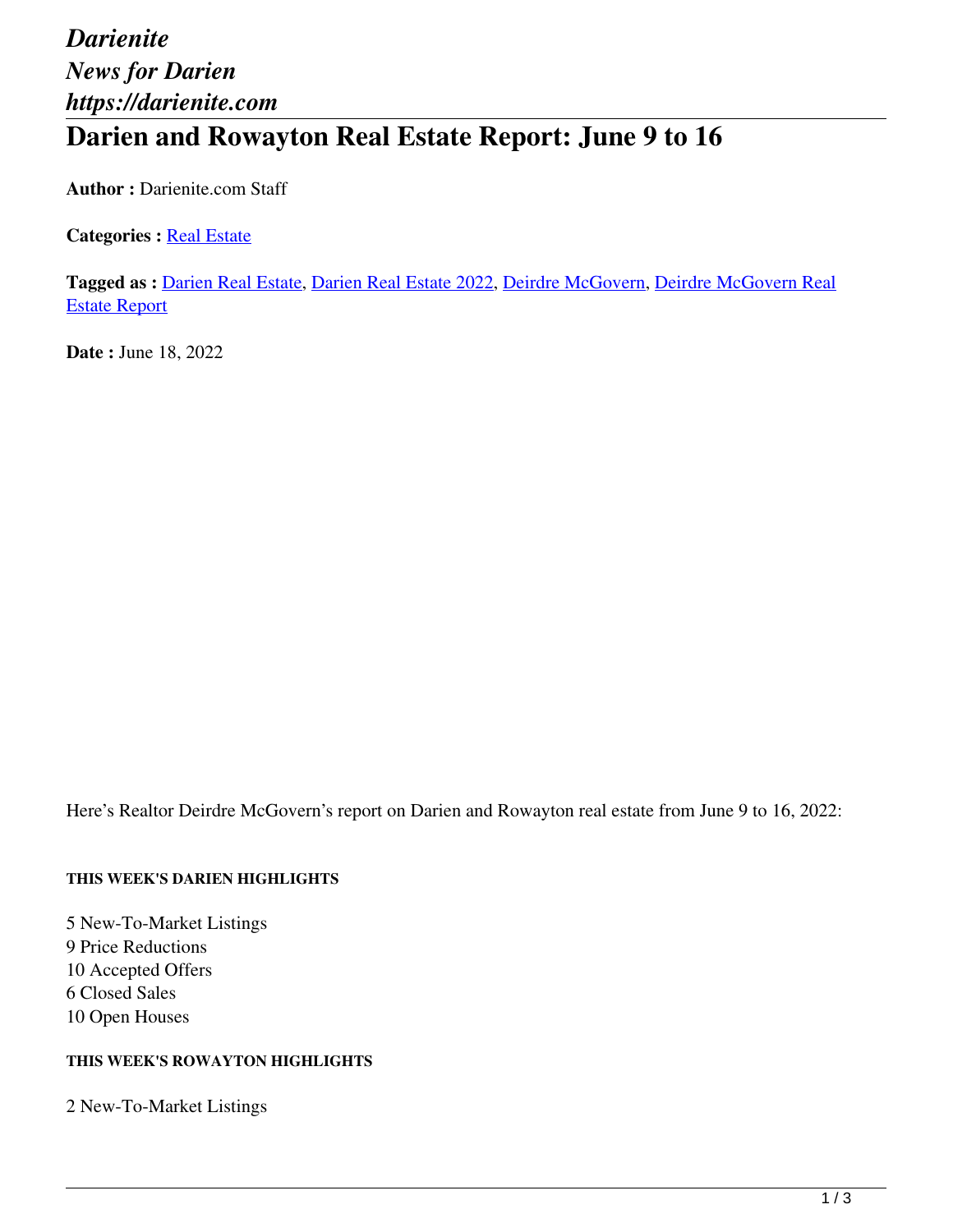# *Darienite News for Darien https://darienite.com*

0 Price Reductions 4 Accepted Offers 1 Closed Sale 1 Open House

## **New Listings**

35 Wakemore St., Darien | \$850,000 11 Lakeside Av., Darien | \$1,195,000 23 Salt Box Lane, Darien | \$1,499,000 6 Outlook Drive, Darien | \$3,349,000 108 Leeuwarden Road, Darien | \$3,875,000 11 Hunt St., Rowayton | \$1,275,000 71 Roton Ave., Rowayton | \$2,750,000

# **Price Changes**

167 Hollow Tree Ridge Road, Darien | \$699,500 / \$649,500 41 Camp Ave., Darien | \$700,000 / \$674,900 9 Wakemore St., Darien | \$789,900 / \$760,900 23 Ridgeview Ave., Darien | \$799,000 / \$789,000 8 Ridgeview Ave., Darien | \$899,000 / \$849,500 27 Brookside Drive, Darien | \$949,000 / \$895,000 30 Wakemore Street, Darien | \$1,375,000 / \$1,349,000 39 Fitch Ave., Darien | \$1,950,000 / \$1,875,000 18 Winding Lane, Darien | \$3,000,000 / \$2,849,000

# **Accepted Offers**

25 Ridgeview Ave., Darien | \$825,000 43 Hale Lane, Darien | \$895,000 11 Lakeside Ave., Darien | \$1,195,000 17 Chester Road, Darien | \$1,245,000 59 Echo Drive North, Darien | \$1,295,000 13 Brookside Drive, Darien | \$1,350,000 312 Noroton Ave., Darien | \$2,495,000 19 Beach Drive, Darien | \$3,125,000 17 Top O Hill Road, Darien | \$3,995,000 300 Brookside Road, Darien | \$4,495,000 85 Roton Ave., Rowayton | \$1,495,000 7 Pond St., Rowayton | \$1,685,000 11 Harbor Bluff Lane, Rowayton | \$6,195,000